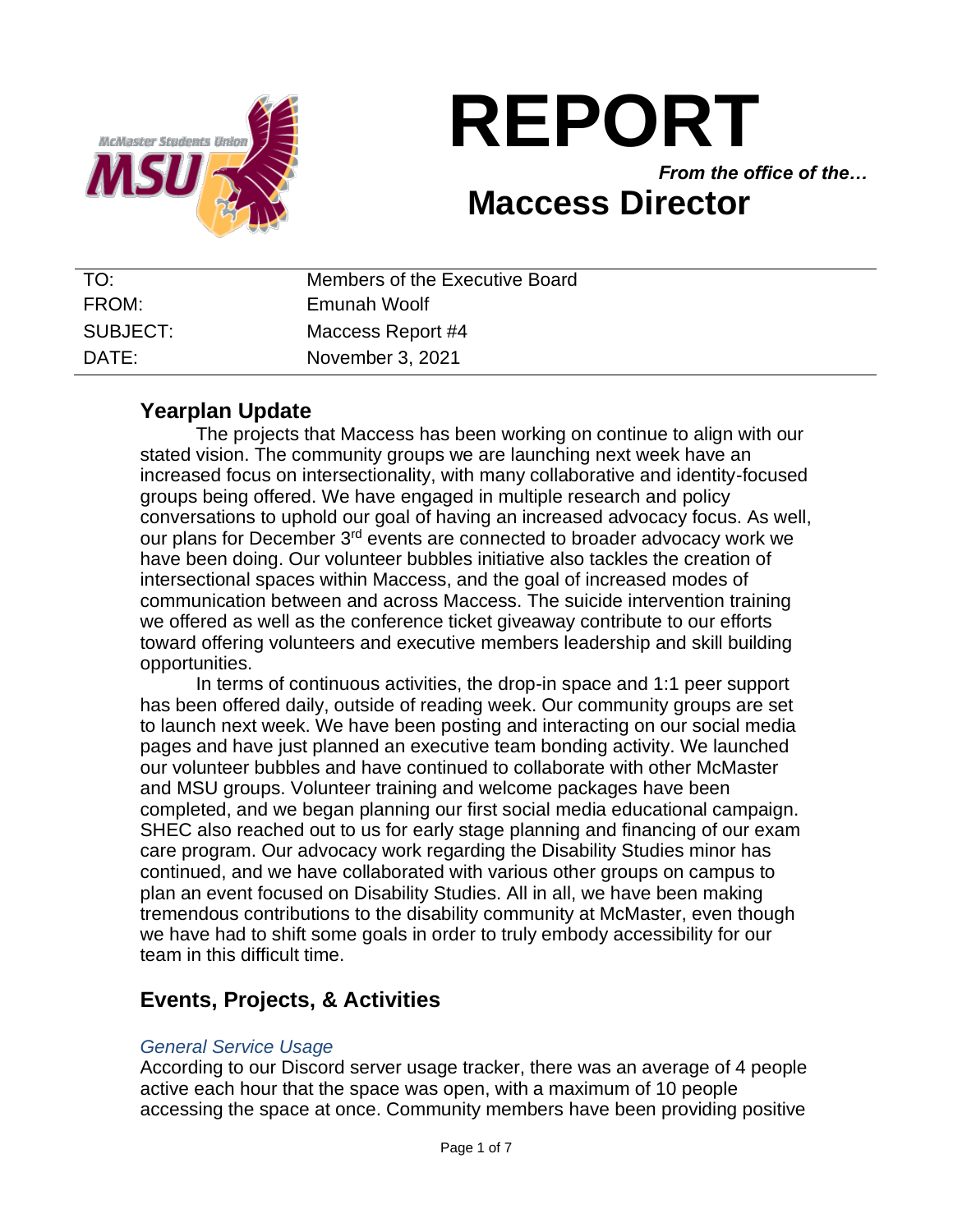feedback and alongside the general text chat they have been making use of the "lighthearted" channels, such as places to show plants, pets, and memes.

## *Projects #1: Community-Based Suicide Intervention Training (Complete)*

[Carly Boyce](https://www.tinylantern.net/) was hired to provide community-based suicide intervention training to the executive team and volunteers. The team was provided with an asynchronous webinar and zine to work through at their own pace, as well as an optional watch-together Zoom session. Afterwards, Carly came and facilitated a one hour Q&A and discussion. I received overwhelmingly positive feedback about this training, with folks saying that all MSU services should hire Carly, and that we should invite them back in future years. It seemed to address an important gap in training identified by previous and current volunteers.

## *Project #2: COVID is Spooky Social Media Campaign (Ongoing)*

The Maccess executive team is working on a 5 day social media campaign about the impacts of COVID-19 on disabled people. The first day will focus on it's impact on folks with social anxiety and neurodivergence, discussing the mental impacts. The second day will cover immunocompromised people. The third will nuance the idea of vaccines as "the answer" or the end of the pandemic. The fourth will explore the danger of reduced flexibility and accommodations as school returns to in-person. The final day will have a more positive tone, exploring how disabled wisdom and knowledge has positively impacted the pandemic. The team has been enjoying researching and pulling together this content, and discussing what we have found during executive meetings. We hope to post this mid-November.

## *Project #3: Community Groups (Upcoming)*

We are just about to launch our community groups. This year, we are offering 7 community groups:

- Depression & Anxiety
- ADHD chats
- Dating & Disability (with SHEC)
- Queer, Trans, Disabled (with PCC)
- Disability in Colour (with WGEN and Diversity Services)
- First Up (with WGEN) for disabled first generation immigrants
- Disability in Grad School (with GSA)

They will each be offered over Zoom for one hour every week in the evening. This list of groups is in line with our community's desire to move away from more medicalized ideas of disability, and from focusing only on diagnoses for community topics. It also aligns with our desire to focus on intersectionality and to collaborate with other groups on campus.

### *Project #4: International Day of Persons with Disabilities Events (Upcoming)*

We are in conversation with various other disability-related groups on campus in planning McMaster's celebrations for December 3, the International Day of Persons with Disabilities.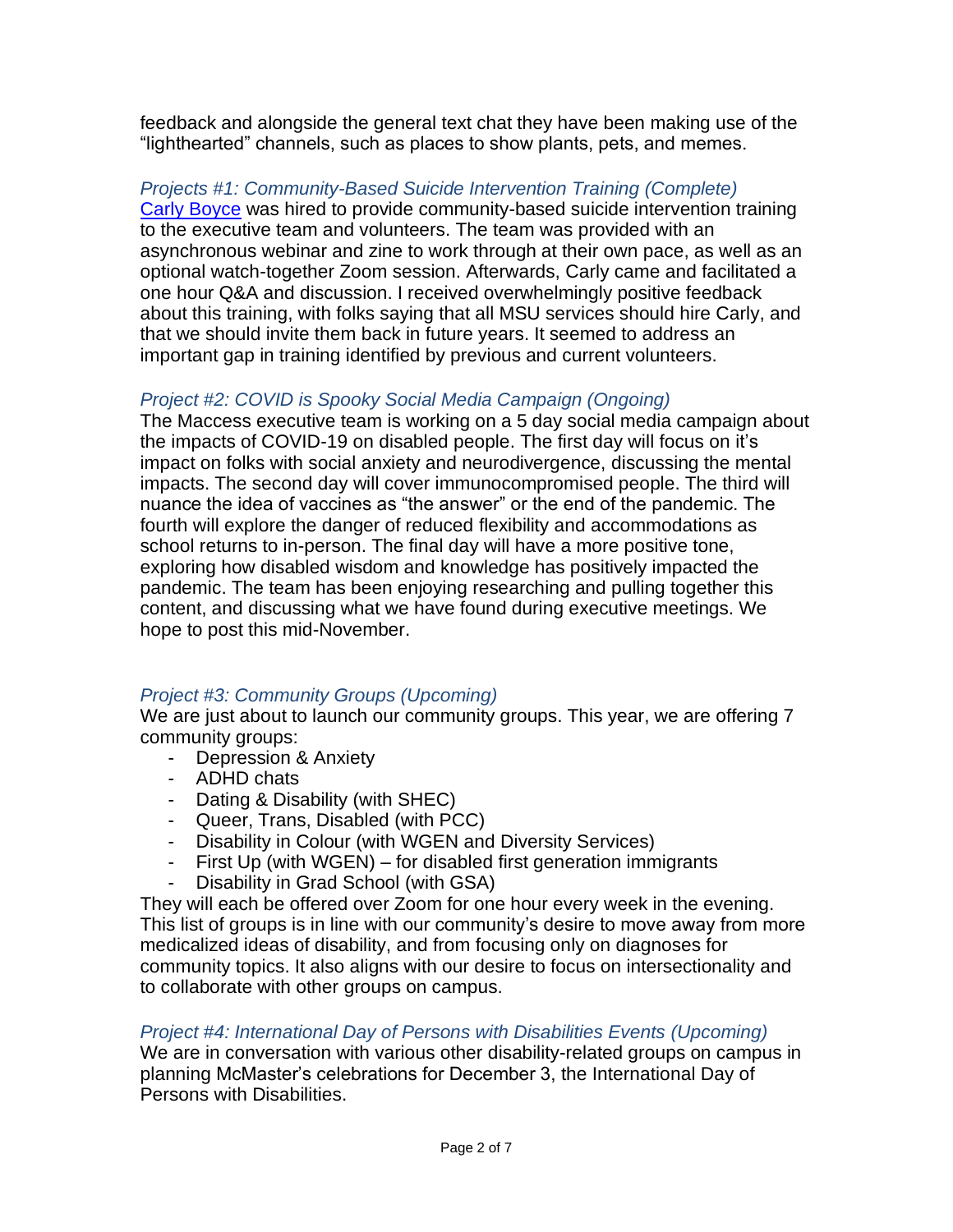We hope to run our own event in collaboration with the Equity & Inclusion office on December 2 focusing on food and accessibility (specifically discussing financial accessibility, anaphylaxis and food sensitivities, and religious dietary requirements). This might look like a presentation open to the public accompanied by a discussion closed to disabled folks to discuss food and accessibility more privately. Anonymized notes from this discussion will be taken up by the EIO and Facilities to work on larger-scale change on identified themes and concerns.

We are also co-sponsoring an event with PACBIC DIMAND, AccessMac within the EIO, the Employee Accessibility Network, the School of Social Work Disability Action Group, the Office of the Vice President Research, and the MacPherson Institute to bring together a symposium on December 1. This will take the format of ["flash presentations"](https://research.mcmaster.ca/announcements/call-for-flash-presentations-critical-disability-research-teaching-cluster/) – 5-15 minute presentations focused on Critical Disability Studies, Deaf Studies, Disability Justice, Mad Studies, Neurodiversity Studies, Critical Autism Studies, Critical Access Studies, and/ or interrelated areas. This is part of our larger efforts toward bringing a Critical Disability Studies minor at McMaster by demonstrating the work already being done in this area, and bringing together a group of interested stakeholders to support this effort.

# **Outreach & Promotions**

#### *Summary*

We have continued to utilize our Instagram story to bring engagement to our page and share interesting external events and disability-related information. Because we have been collaborating with other groups, cross-promotion has been useful for our Facebook and Twitter engagement. This was a fairly quiet time for promo, due to ensuring the first month of the space went smoothly and focusing on supporting our new volunteers.

#### *Promotional Materials*

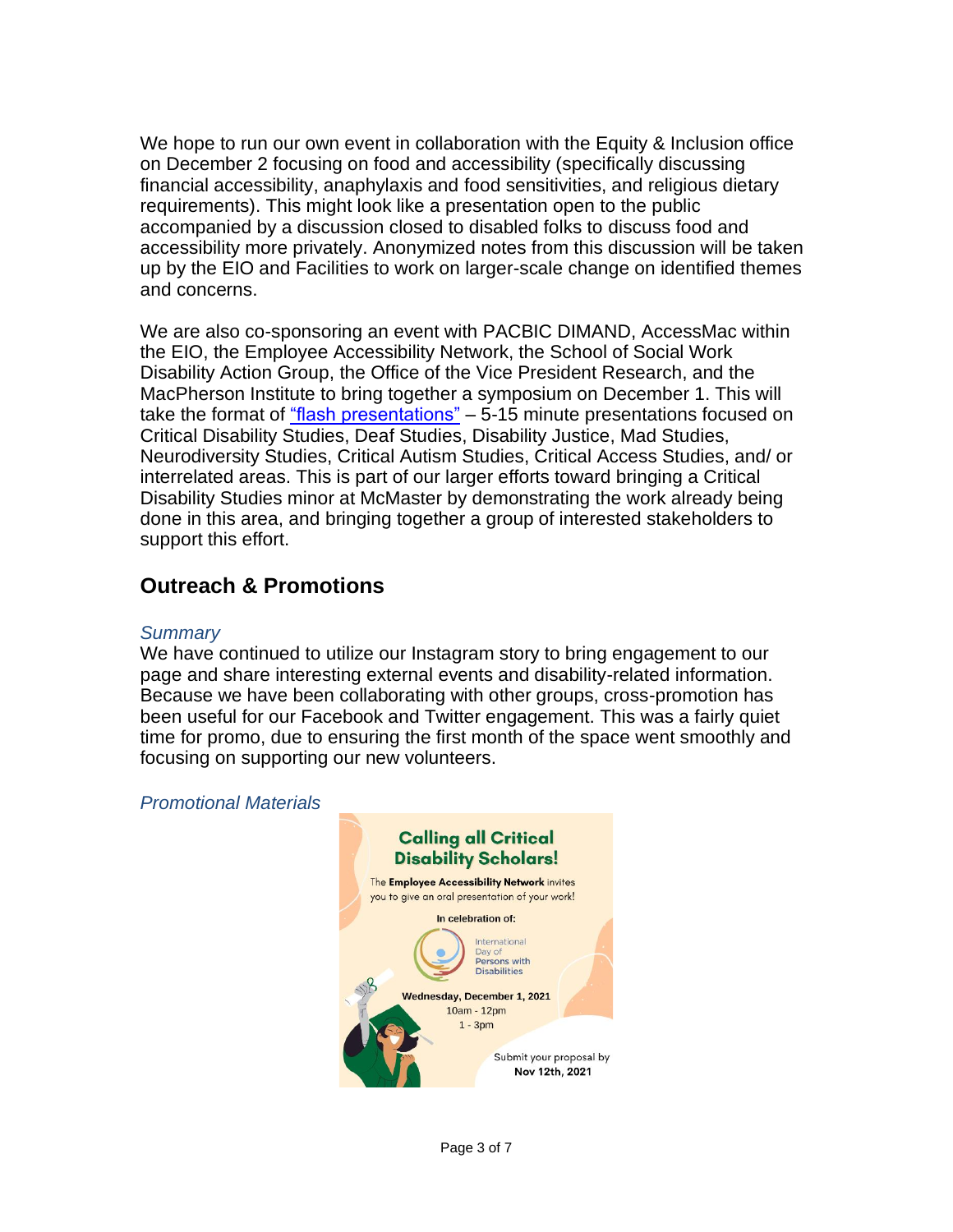

# *Social Media Engagement since the Previous Report*

Instagram

#### **Twitter**

Top Tweet earned 368 impressions

Call for flash presentations!

Maccess, along with the Employee Accessibility Network, Disability Action Group - School of Social Work, PACBIC DIMAND, Office of the Vice-President Research, AccessMac Program -@EIOMcMaster, and @McMaster\_MI invite you to submit a proposal. pic.twitter.com/uBbMWFrQwB



 $13 - 3$  $\bullet$ 4

Facebook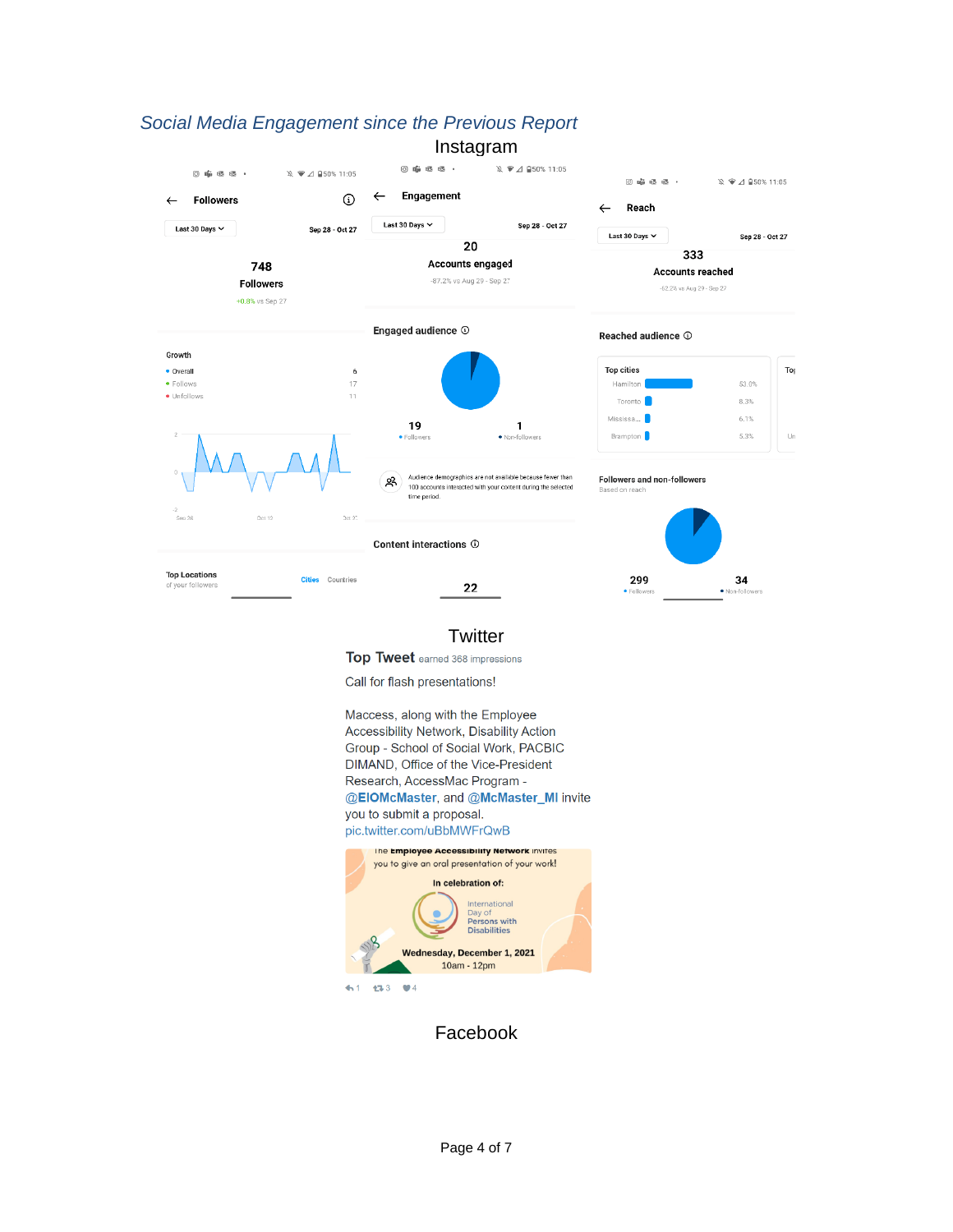| <b>Insights</b><br>Last 28 days: Sep 30 - Oct 27 $\blacktriangledown$ | See All       | $\left  i\right\rangle$<br>Post Reach<br>October 21 - October 27<br>488<br>People Reached ▲ 1294% |
|-----------------------------------------------------------------------|---------------|---------------------------------------------------------------------------------------------------|
| People reached                                                        | 593<br>$-42%$ |                                                                                                   |
| Post Engagements                                                      | 33<br>$-94%$  | $\left  i\right\rangle$<br><b>Post Engagement</b><br>October 21 - October 27<br>31                |
| Page Likes                                                            | $-0\%$        | Post engagement ▲100%                                                                             |

# **Finances**

## *Budget Summary*

Our costs have been mostly focused on volunteer welcome packages and supplementary training this month. We also received funding from the Student Wellness Centre along with SHEC in preparation for our annual collaborative Exam Care Packages. Cancelling one of our campaign weeks has loosened our budget plan and allowed us to think about alternate places that Maccess needs the money we had originally allocated to those events.

| <b>ACCOUNT</b><br>CODE | <i><b>ITEM</b></i>                       | <b>BUDGET/</b><br><b>COST</b> |
|------------------------|------------------------------------------|-------------------------------|
| 6102-0118              | <b>MACCESS - ANNUAL CAMPAIGNS</b>        | \$2,800.00                    |
|                        | Welcome Week event prizes                | \$50.00                       |
|                        | <b>TOTAL SPENT IN LINE</b>               | \$50.00                       |
|                        | <b>REMAINING IN LINE</b>                 | \$2,750.00                    |
| 6494-0118              | <b>MACCESS - VOLUNTEER RECOGNITION</b>   | \$750.00                      |
|                        | Volunteer welcome package pins           | \$70.00                       |
|                        | Volunteer welcome letters                | \$3.92                        |
|                        | Volunteer welcome tea                    | \$10.05                       |
|                        | Volunteer welcome stamps and mailing     | \$41.58                       |
|                        | <b>TOTAL SPENT IN LINE</b>               | \$125.55                      |
|                        | <b>REMAINING IN LINE</b>                 | \$624.45                      |
| 6804-0118              | <b>MACCESS - TRAINING EXPENSE</b>        | \$500.00                      |
|                        | Carly Boyce training                     | \$260.00                      |
|                        | Conference tickets                       | \$80.00                       |
|                        | <b>TOTAL SPENT IN LINE</b>               | \$340.00                      |
|                        | <b>REMAINING IN LINE</b>                 | \$160.00                      |
| 6501-0118              | <b>MACCESS - ADVERTISING &amp; PROMO</b> | \$1,700.00                    |
|                        | Volunteer hiring promo                   | \$125.00                      |
|                        | Space launch promo                       | \$125.00                      |
|                        | <b>TOTAL SPENT IN LINE</b>               | \$250.00                      |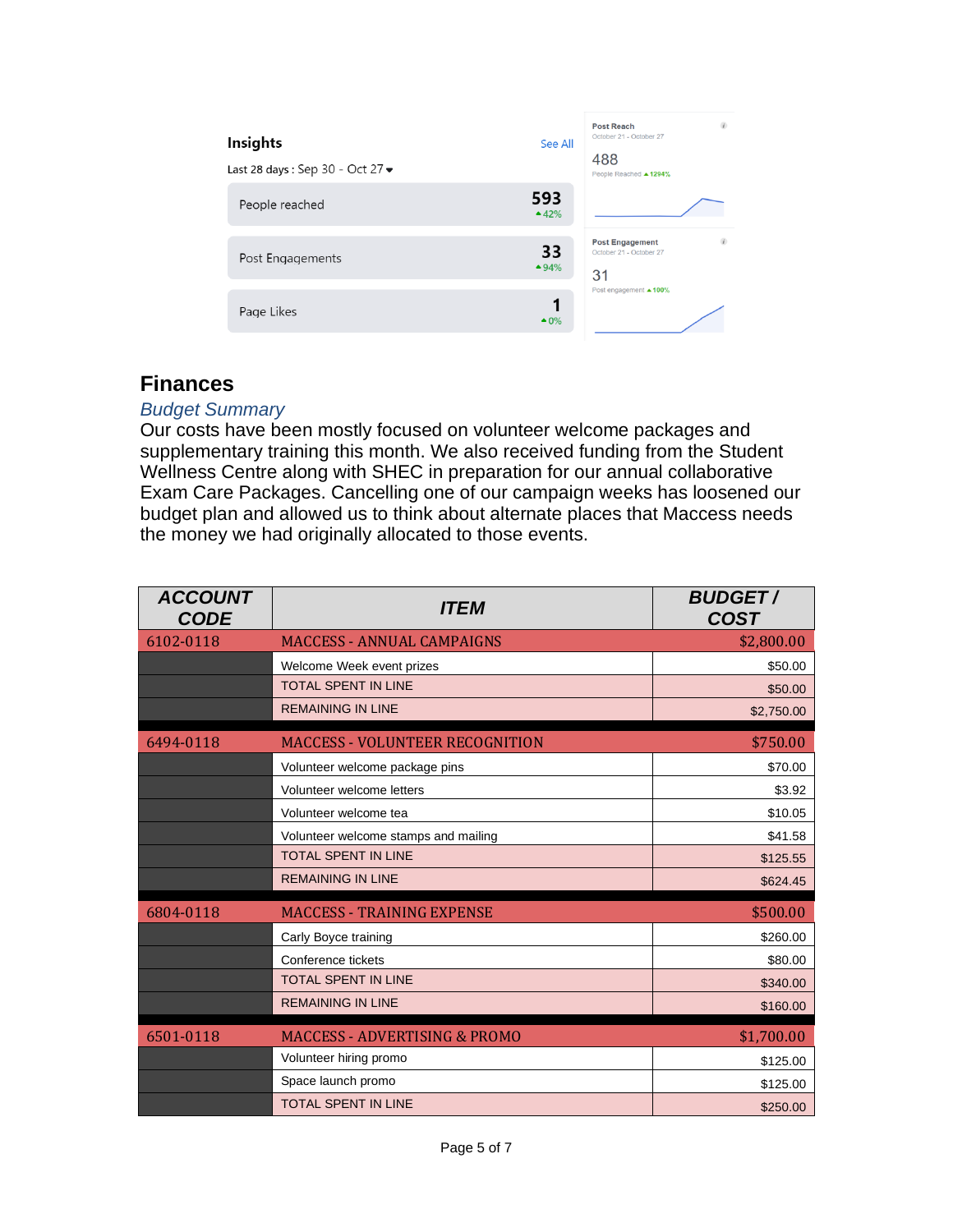| <b>REMAINING IN LINE</b>                     | \$1,450.00 |
|----------------------------------------------|------------|
| <b>TOTALS</b>                                |            |
| <b>TOTAL BUDGETED DISCRETIONARY SPENDING</b> | \$6,600.00 |
| <b>TOTAL ACTUAL DISCRETIONARY SPENDING</b>   | \$765.55   |
| <b>REMAINING DISCRETIONARY SPENDING</b>      | \$5,834.45 |

## **Executives & Volunteers**

We have mailed out our volunteer welcome packages and folks are just beginning to receive them. This project was logistically much more complicated than we had expected, and we are reconsidering our idea of future volunteer packages, even though they are being greatly appreciated.

We have just launched our "volunteer bubble" system, where a small group of volunteers are assigned to an executive team member to get to know one another better, build connections, and allow volunteers to feel heard by the executive team. There are two groups for neurodivergent volunteers and execs, one for BIPOC volunteers and execs, and four general groups. These will hopefully be utilized by everybody involved and smooth over some communication gaps we were foreseeing.

I have almost completed one-to-one midterm check ins with each executive team member to address any concerns, collectively reflect on their time at Maccess so far, and brainstorm project ideas they have. These have helped align service goals with how we spend our time, make meetings more accessible, and allow me to connect executives with others they have not had a chance to get to know yet. The executive team is having a Halloween bonding movie-night next week to get to know one another on a more informal / non-productive basis.

The Centre for Innovation in Campus Mental Health reached out to Maccess and offered a discount on tickets to their upcoming virtual conference. We still could not afford to send the entire team, so we created a giveaway for one volunteer and one executive team member to attend, the exec being there to learn and to support the volunteer through any difficult content. Unfortunately, none of the executive team felt able to take on that role so I will be attending along with a volunteer, who is very excited for the opportunity.

## **Successes**

The Maccess team was clear that we wanted to hire somebody to facilitate suicide intervention training that is in line with Maccess values. Any crisis intervention training is incredibly expensive, and the one we found was \$900 and capped at 16 participants. However, we were able to work with the facilitator to come up with a solution and offer the volunteers a pre-recorded version of the training as well as a zine, and then a one-hour Q&A with the facilitator. This ended up costing \$260, which fit into our budget much better and enabled us to